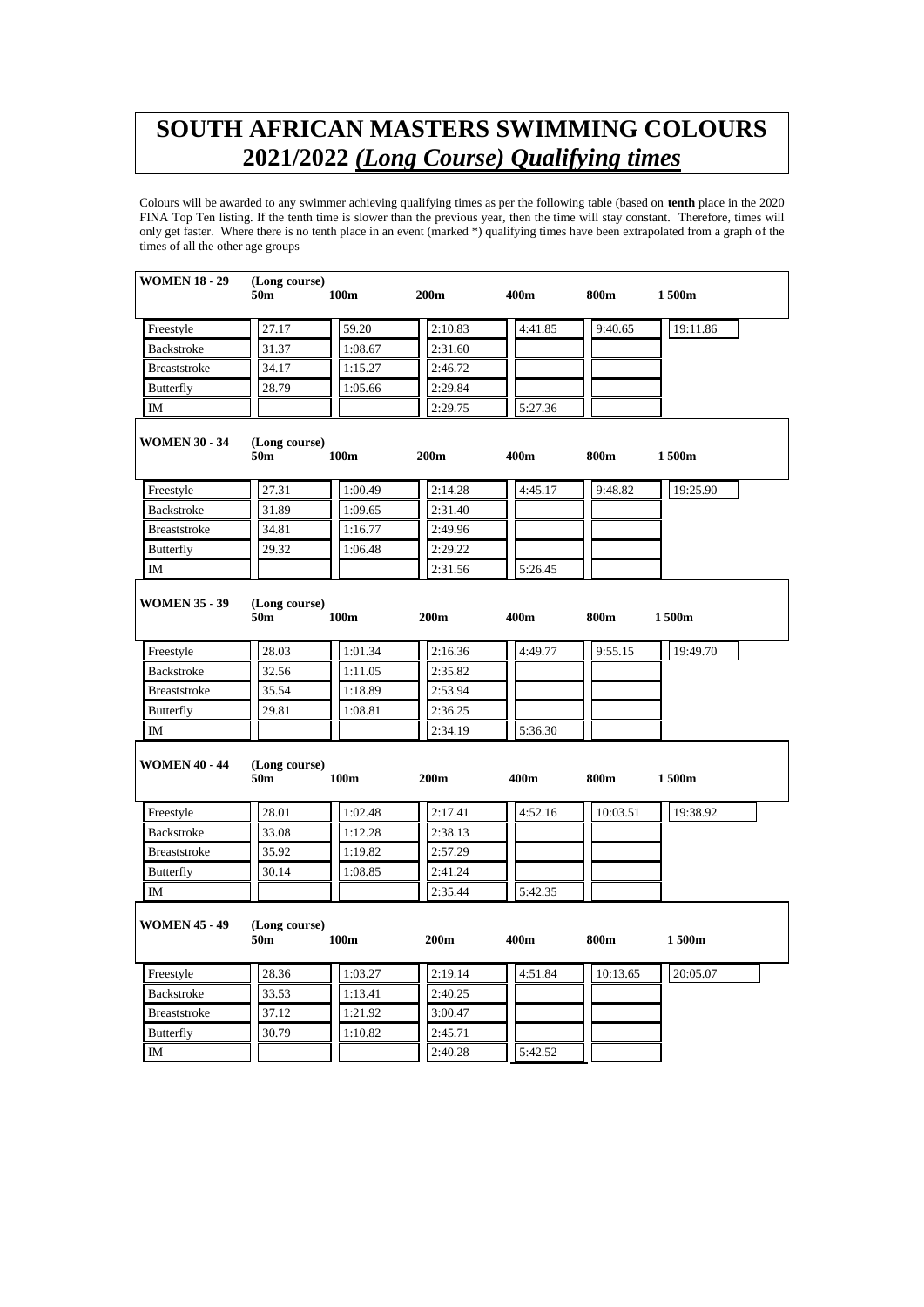| <b>WOMEN 50 - 54</b> | (Long course)<br>50 <sub>m</sub> | 100m             | 200m    | 400m    | 800m     | 1500m    |
|----------------------|----------------------------------|------------------|---------|---------|----------|----------|
| Freestyle            | 29.19                            | 1:04.65          | 2:21.26 | 5:00.16 | 10:23.61 | 19:58.81 |
| <b>Backstroke</b>    | 34.02                            | 1:15.71          | 2:43.33 |         |          |          |
| <b>Breaststroke</b>  | 37.94                            | 1:24.11          | 3:06.84 |         |          |          |
| <b>Butterfly</b>     | 31.29                            | 1:12.85          | 2:50.18 |         |          |          |
| IM                   |                                  |                  | 2:43.54 | 5:55.68 |          |          |
| <b>WOMEN 55 - 59</b> | (Long course)<br>50 <sub>m</sub> | 100m             | 200m    | 400m    | 800m     | 1500m    |
| Freestyle            | 30.14                            | 1:06.92          | 2:26.69 | 5:11.24 | 10:38.12 | 20:37.86 |
| <b>Backstroke</b>    | 36.24                            | 1:18.80          | 2:50.77 |         |          |          |
| <b>Breaststroke</b>  | 38.91                            | 1:28.07          | 3:12.87 |         |          |          |
| Butterfly            | 32.63                            | 1:16.54          | 3:03.41 |         |          |          |
| IM                   |                                  |                  | 2:51.38 | 6:13.89 |          |          |
| <b>WOMEN 60 - 64</b> | (Long course)<br>50m             | 100m             | 200m    | 400m    | 800m     | 1500m    |
| Freestyle            | 31.26                            | 1:10.18          | 2:35.96 | 5:30.11 | 11:24.26 | 22:07.70 |
| Backstroke           | 37.27                            | 1:23.46          | 3:00.75 |         |          |          |
| <b>Breaststroke</b>  | 41.47                            | 1:32.02          | 3:23.58 |         |          |          |
| <b>Butterfly</b>     | 34.64                            | 1:25.41          | 3:28.31 |         |          |          |
| ΙM                   |                                  |                  | 3:00.88 | 6:41.06 |          |          |
| <b>WOMEN 65 - 69</b> | (Long course)<br>50m             | 100 <sub>m</sub> | 200m    | 400m    | 800m     | 1500m    |
| Freestyle            | 33.23                            | 1:15.52          | 2:46.13 | 5:55.06 | 12:10.32 | 24:09.74 |
| Backstroke           | 40.83                            | 1:31.24          | 3:17.80 |         |          |          |
| <b>Breaststroke</b>  | 44.26                            | 1:39.25          | 3:39.07 |         |          |          |
| Butterfly            | 37.46                            | 1:35.78          | 3:45.22 |         |          |          |
| IM                   |                                  |                  | 3:18.87 | 7:23.64 |          |          |
| <b>WOMEN 70 - 74</b> | (Long course)<br>50m             | 100m             | 200m    | 400m    | 800m     | 1500m    |
| Freestyle            | 35.39                            | 1:21.90          | 3:02.88 | 6:35.05 | 13:43.35 | 27:26.78 |
| <b>Backstroke</b>    | 43.72                            | 1:37.35          | 3:32.54 |         |          |          |
| <b>Breaststroke</b>  | 47.06                            | 1:47.33          | 3:53.45 |         |          |          |
| Butterfly            | 41.90                            | 1:50.44          | 4:18.81 |         |          |          |
| IΜ                   |                                  |                  | 3:41.55 | 8:08.59 |          |          |
| <b>WOMEN 75 - 79</b> | (Long course)<br>50 <sub>m</sub> | 100m             | 200m    | 400m    | 800m     | 1500m    |
| Freestyle            | 39.65                            | 1:33.36          | 3:25.48 | 7:23.88 | 15:07.15 | 30:22.80 |
| Backstroke           | 46.30                            | 1:45.58          | 3:53.66 |         |          |          |
| Breaststroke         | 50.60                            | 1:57.38          | 4:22.99 |         |          |          |
| <b>Butterfly</b>     | 49.84                            | 2:10.06          | 5:14.17 |         |          |          |
| IΜ                   |                                  |                  | 4:12.78 | 9:18.66 |          |          |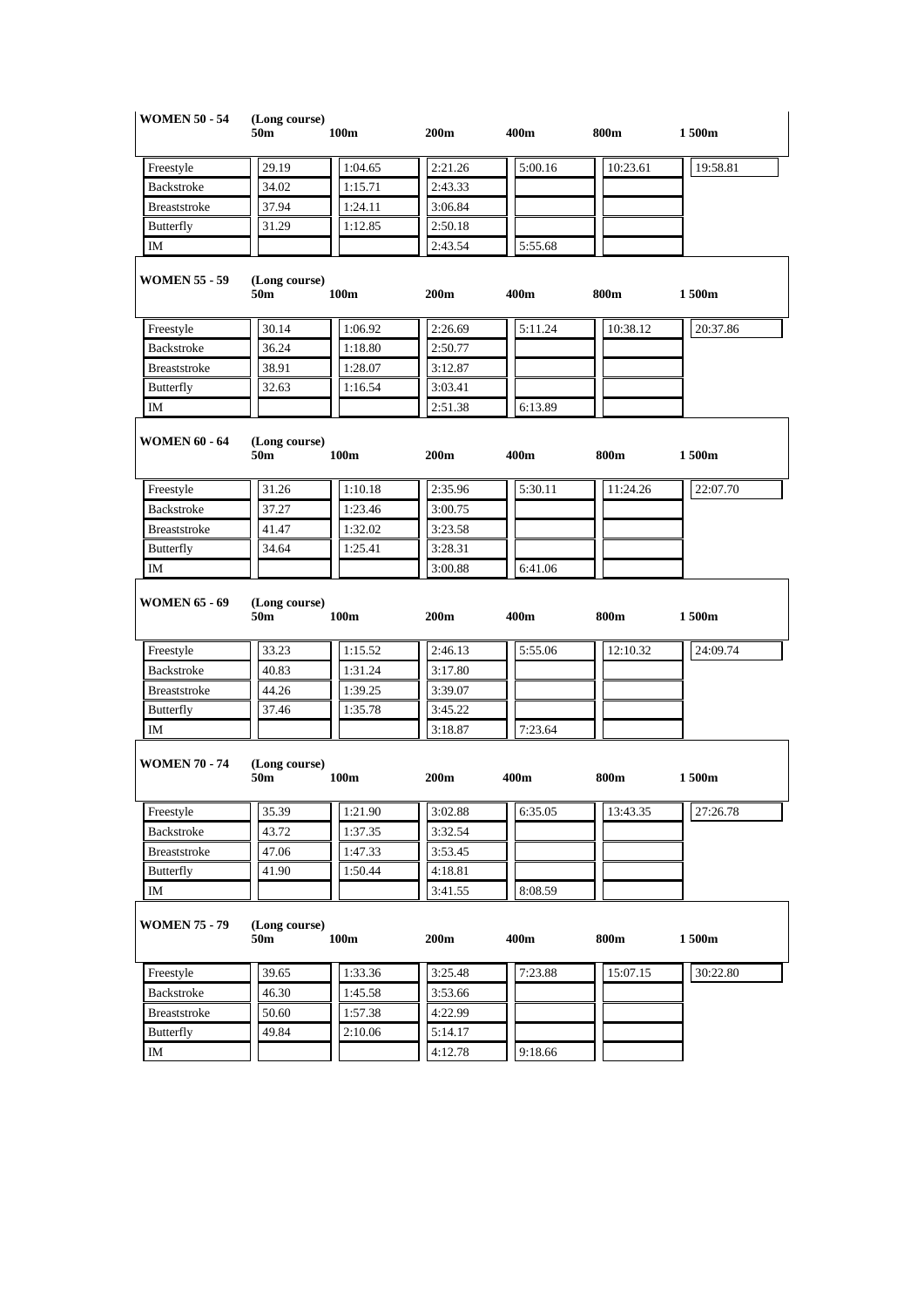| <b>WOMEN 80 - 84</b> | (Long course)<br>50m             | 100 <sub>m</sub> | 200 <sub>m</sub> | 400m     | 800m        | 1500m    |
|----------------------|----------------------------------|------------------|------------------|----------|-------------|----------|
| Freestyle            | 42.72                            | 1:40.44          | 3:46.17          | 8:02.86  | 17:30.38    | 35:55.40 |
| <b>Backstroke</b>    | 53.49                            | 2:01.64          | 4:11.50          |          |             |          |
| <b>Breaststroke</b>  | 55.16                            | 2:07.39          | 4:53.59          |          |             |          |
| Butterfly            | 1:03.51                          | 3:04.18          |                  |          |             |          |
| IM                   |                                  |                  | 4:51.65          | 13:18.23 |             |          |
| <b>WOMEN 85 - 89</b> | (Long course)<br>50 <sub>m</sub> | 100 <sub>m</sub> | 200 <sub>m</sub> | 400m     | <b>800m</b> | 1500m    |
| Freestyle            | 52.22                            | 2:07.34          | 4:48.31          | 10:03.25 |             |          |
| <b>Backstroke</b>    | 1:01.94                          | 2:25.08          | 5:24.08          |          |             |          |
| <b>Breaststroke</b>  | 1:13.56                          | 2:51.61          | 8:13.22          |          |             |          |
| Butterfly            | 2:04.22                          |                  |                  |          |             |          |
| <b>IM</b>            |                                  |                  |                  |          |             |          |
| <b>WOMEN 90 - 94</b> | (Long course)<br>50m             | 100 <sub>m</sub> | 200 <sub>m</sub> | 400m     | 800m        | 1500m    |
| Freestyle            | 1:08.73                          | 2:43.41          | 6:33.96          |          |             |          |
| <b>Backstroke</b>    | 1:20.52                          | 3:15.45          | 6:49.29          |          |             |          |
| <b>Breaststroke</b>  | 1:58.28                          |                  |                  |          |             |          |
| Butterfly            |                                  |                  |                  |          |             |          |
| <b>IM</b>            |                                  |                  |                  |          |             |          |

 $\mathsf{r}$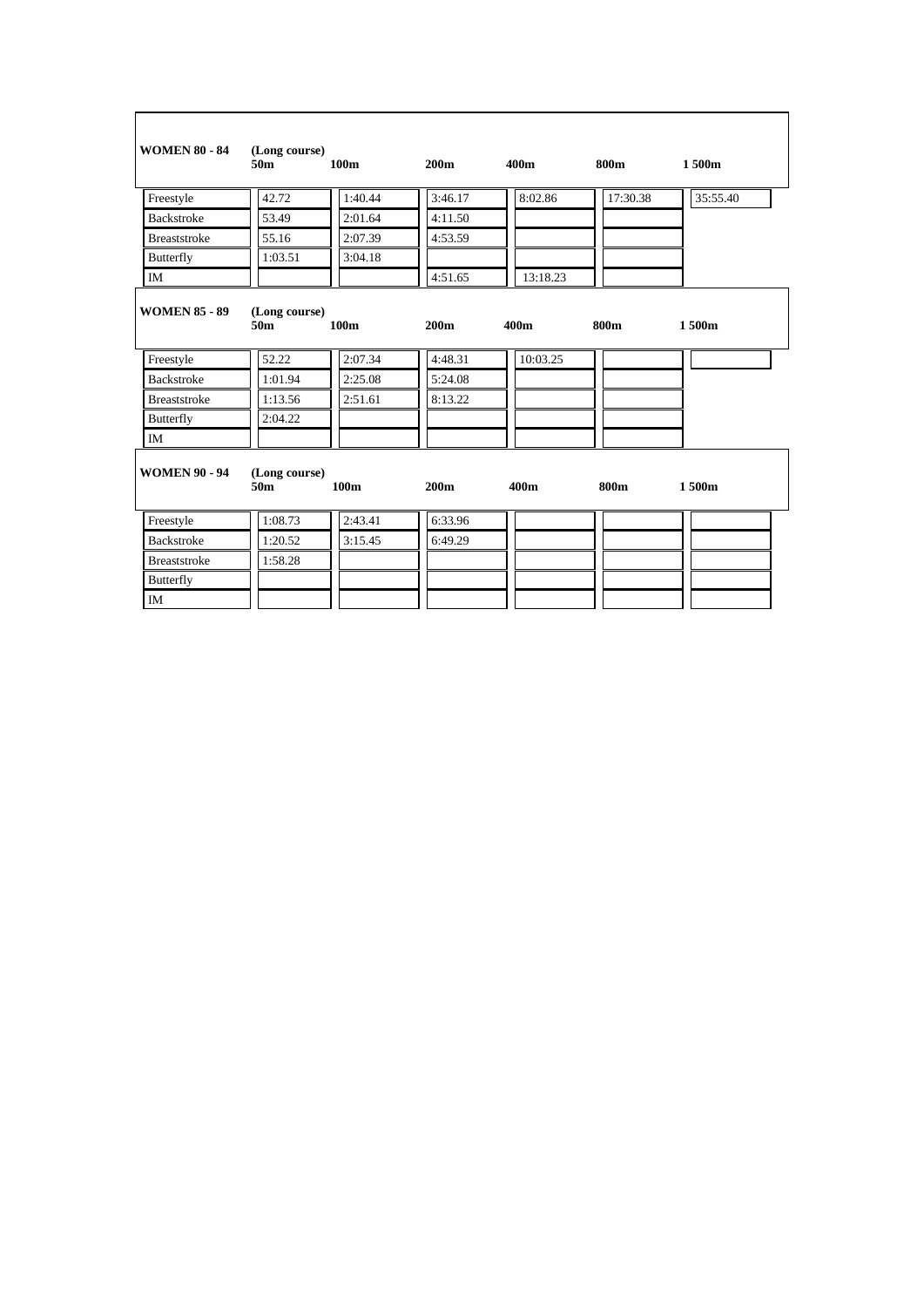|                                                                          | (Long course)<br>50m | 100 <sub>m</sub> | 200 <sub>m</sub> | 400m             | 800m    | 1500m    |
|--------------------------------------------------------------------------|----------------------|------------------|------------------|------------------|---------|----------|
| Freestyle                                                                | 23.74                | 52.45            | 1:58.06          | 4:16.48          | 9:01.35 | 17:51.28 |
| Backstroke                                                               | 27.17                | 59.36            | 2:14.55          |                  |         |          |
| <b>Breaststroke</b>                                                      | 29.18                | 1:05.56          | 2:26.10          |                  |         |          |
| <b>Butterfly</b>                                                         | 25.14                | 57.11            | 2:12.33          |                  |         |          |
| IM                                                                       |                      |                  | 2:13.84          | 4:54.32          |         |          |
| <b>MEN 30 - 34</b>                                                       | (Long course)<br>50m | 100m             | 200 <sub>m</sub> | 400m             | 800m    | 1500m    |
| Freestyle                                                                | 23.72                | 52.58            | 1:59.35          | 4:17.69          | 9:05.27 | 17:48.20 |
| Backstroke                                                               | 27.26                | 59.57            | 2:14.85          |                  |         |          |
| <b>Breaststroke</b>                                                      | 29.63                | 1:06.42          | 2:28.20          |                  |         |          |
| Butterfly                                                                | 24.98                | 56.91            | 2:15.38          |                  |         |          |
| IM                                                                       |                      |                  | 2:13.79          | 4:55.09          |         |          |
| <b>MEN 35 - 39</b>                                                       | (Long course)<br>50m | 100m             | 200 <sub>m</sub> | 400 <sub>m</sub> | 800m    | 1500m    |
| Freestyle                                                                | 24.04                | 53.65            | 2:01.50          | 4:22.76          | 9:11.35 | 17:44.13 |
| Backstroke                                                               | 28.15                | 1:01.62          | 2:18.97          |                  |         |          |
| <b>Breaststroke</b>                                                      | 30.07                | 1:07.98          | 2:29.23          |                  |         |          |
|                                                                          | 25.42                | 58.12            | 2:15.68          |                  |         |          |
| Butterfly<br>IM                                                          |                      |                  | 2:16.06          | 5:00.87          |         |          |
|                                                                          | (Long course)<br>50m | 100 <sub>m</sub> | 200 <sub>m</sub> | 400m             | 800m    | 1 500m   |
|                                                                          | 24.67                | 54.87            | 2:02.66          | 4:22.05          | 9:09.88 | 17:59.70 |
| Backstroke                                                               | 28.51                | 1:02.58          | 2:20.49          |                  |         |          |
| <b>Breaststroke</b>                                                      | 30.33                | 1:08.96          | 2:33.19          |                  |         |          |
|                                                                          | 26.18                | 59.42            | 2:17.98          |                  |         |          |
|                                                                          |                      |                  | 2:19.17          | 5:06.62          |         |          |
| <b>MEN 40 - 44</b><br>Freestyle<br>Butterfly<br>IM<br><b>MEN 45 - 49</b> | (Long course)<br>50m | 100m             | 200m             | 400 <sub>m</sub> | 800m    | 1500m    |
| Freestyle                                                                | 25.04                | 55.74            | 2:04.74          | 4:26.51          | 9:12.62 | 17:48.30 |
|                                                                          | 29.70                | 1:04.42          | 2:21.98          |                  |         |          |
| <b>Breaststroke</b>                                                      | 30.99                | 1:10.23          | 2:37.86          |                  |         |          |
| <b>Backstroke</b><br>Butterfly                                           | 26.59                | 1:00.44          | 2:21.61          |                  |         |          |
|                                                                          |                      |                  | 2:21.71          | 5:04.90          |         |          |
| IM                                                                       | (Long course)<br>50m | 100m             | 200m             | 400m             | 800m    | 1500m    |
| <b>MEN 50 - 54</b><br>Freestyle                                          | 25.78                | 57.40            | 2:08.75          | 4:34.31          | 9:33.21 | 18:31.12 |
| Backstroke                                                               | 30.44                | 1:06.90          | 2:27.62          |                  |         |          |
| <b>Breaststroke</b>                                                      | 32.07                | 1:12.16          | 2:40.80          |                  |         |          |
| Butterfly                                                                | 27.48                | 1:03.22          | 2:27.40          |                  |         |          |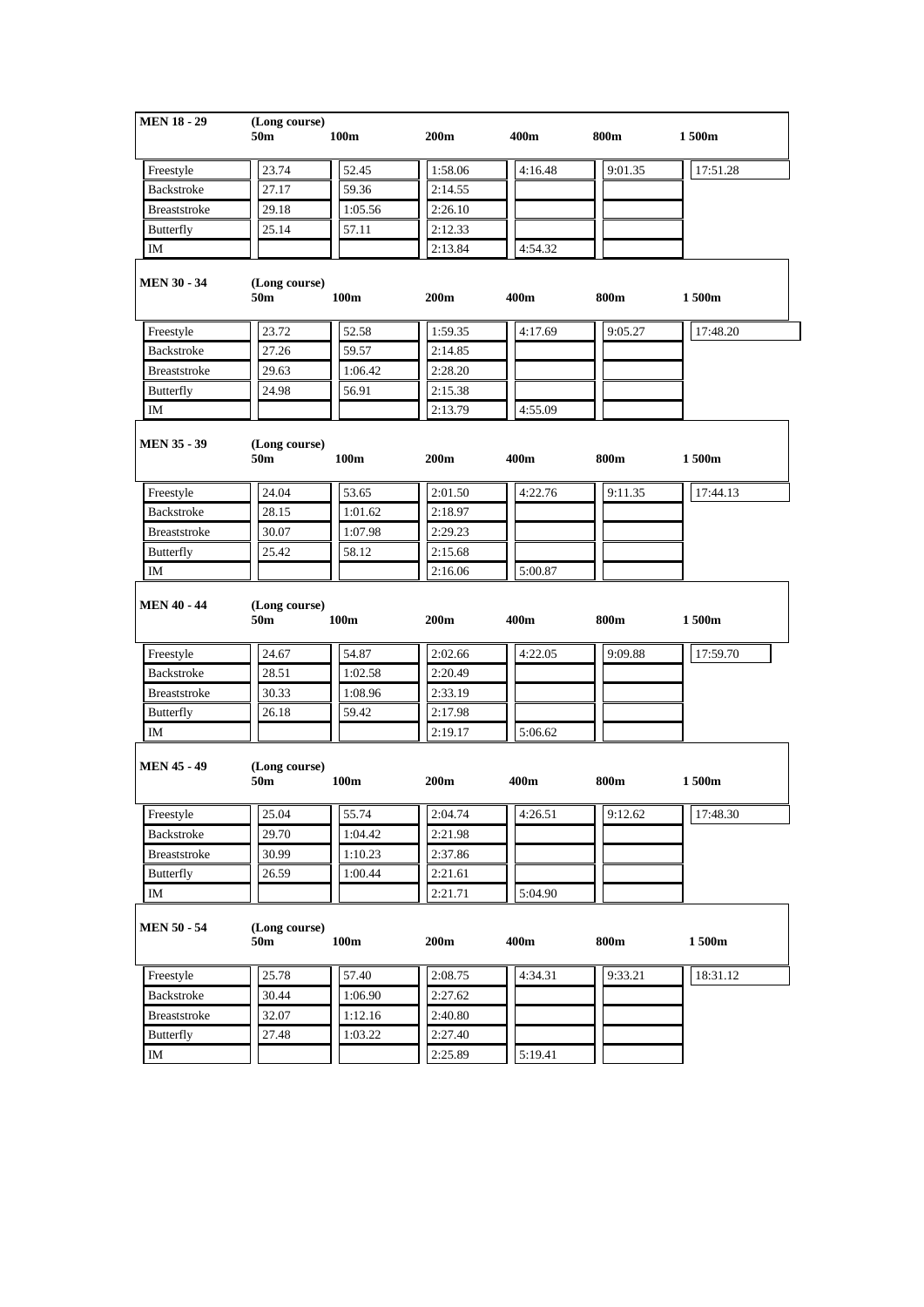| <b>MEN 55 - 59</b>               | (Long course)<br>50m             | 100m    | 200 <sub>m</sub> | 400m            | 800m     | 1500m    |
|----------------------------------|----------------------------------|---------|------------------|-----------------|----------|----------|
| Freestyle                        | 26.47                            | 59.19   | 2:11.20          | 4:45.00         | 9:59.46  | 19:38.97 |
| Backstroke                       | 31.46                            | 1:09.74 | 2:33.49          |                 |          |          |
| <b>Breaststroke</b>              | 33.26                            | 1:15.41 | 2:49.96          |                 |          |          |
| <b>Butterfly</b>                 | 28.45                            | 1:05.58 | 2:35.59          |                 |          |          |
| IM                               |                                  |         | 2:32.56          | 5:33.80         |          |          |
| <b>MEN 60 - 64</b>               | (Long course)<br>50 <sub>m</sub> | 100m    | 200m             | 400m            | 800m     | 1500m    |
| Freestyle                        | 27.09                            | 1:01.43 | 2:18.68          | 4:55.68         | 10:11.35 | 20:16.00 |
| Backstroke                       | 32.97                            | 1:12.83 | 2:37.86          |                 |          |          |
| Breaststroke                     | 34.84                            | 1:19.73 | 2:59.47          |                 |          |          |
| Butterfly                        | 29.73                            | 1:09.82 | 2:52.37          |                 |          |          |
| IM                               |                                  |         | 2:38.51          | 5:47.81         |          |          |
| <b>MEN 65 - 69</b>               | (Long course)<br>50m             | 100m    | 200m             | 400m            | 800m     | 1500m    |
| Freestyle                        | 28.46                            | 1:04.91 | 2:27.71          | 5:15.31         | 10:56.84 | 21:19.51 |
| Backstroke                       | 35.08                            | 1:17.53 | 2:53.63          |                 |          |          |
| <b>Breaststroke</b>              | 36.39                            | 1:23.21 | 3:10.19          |                 |          |          |
| <b>Butterfly</b>                 | 31.05                            | 1:15.48 | 3:07.58          |                 |          |          |
| IM                               |                                  |         | 2:53.10          | 6:20.31         |          |          |
| <b>MEN 70 - 74</b>               | (Long course)<br>50m             | 100m    | 200m             | 400m            | 800m     | 1500m    |
| Freestyle                        | 30.11                            | 1:08.51 | 2:35.35          | 5:40.78         | 11.49.26 | 23:11.99 |
| Backstroke                       | 37.25                            | 1:23.29 | 3:06.86          |                 |          |          |
|                                  |                                  |         |                  |                 |          |          |
| <b>Breaststroke</b>              | 39.36                            | 1:29.57 | 3:22.79          |                 |          |          |
| Butterfly                        | 32.93                            | 1:23.94 | 3:26.36          |                 |          |          |
| IM<br><b>MEN 75 - 79</b>         | (Long course)<br>50m             | 100m    | 3:04.94<br>200m  | 6:47.44<br>400m | 800m     | 1500m    |
| Freestyle                        | 32.09                            | 1:13.90 | 2:51.07          | 6:11.49         | 13:20.76 | 26:16.61 |
| Backstroke                       | 40.09                            | 1:30.22 | 3:23.60          |                 |          |          |
| Breaststroke                     | 42.44                            | 1:38.60 | 3:39.49          |                 |          |          |
| Butterfly                        | 36.55                            | 1:38.39 | 4:09.73          |                 |          |          |
| IM                               |                                  |         | 3:28.63          | 7:48.12         |          |          |
|                                  | (Long course)<br>50m             | 100m    | 200m             | 400m            | 800m     | 1500m    |
| Freestyle                        | 35.05                            | 1:22.95 | 3:12.86          | 7:06.85         | 14:41.61 | 29:59.28 |
| <b>MEN 80 - 84</b><br>Backstroke | 43.80                            | 1:41.44 | 3:50.98          |                 |          |          |
| Breaststroke                     | 47.23                            | 1:47.41 | 4:00.52          |                 |          |          |
| Butterfly                        | 44.99                            | 2:00.22 | 5:44.69          |                 |          |          |